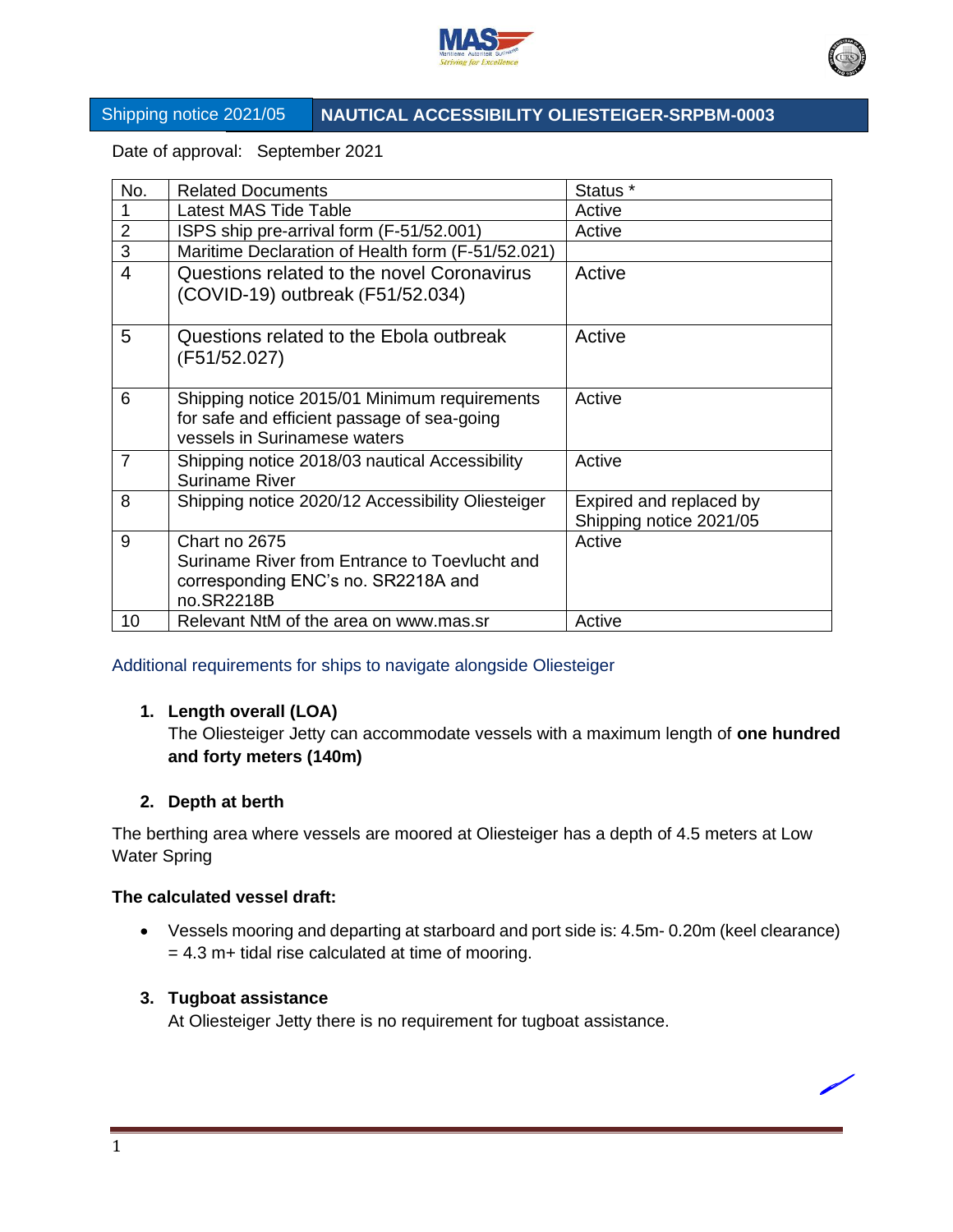



# Shipping notice 2021/05 **NAUTICAL ACCESSIBILITY OLIESTEIGER-SRPBM-0003**

## **Bathymetric survey for monitoring the depth at Oliesteiger**

The Maritime Authority Suriname will issue the depth data at the Oliesteiger on a yearly basis after each bathymetric survey. The latest depth of the survey Oliesteiger is dated 2<sup>nd</sup> September 2021.

#### **Note:**

- **In special or exceptional cases, the MAS is fully authorized to request tugboat assistance for partial or the entire distance to be navigated within the channel.**
- **Vessels with bow thrusters which are not in good working condition are regarded as vessels without bow thrusters.**
- **A mooring boat must be on standby to assist with the mooring lines.**
- **For tugboat assistance tugboat operators/companies should possess a valid license for tugboat operations issued by the Maritime Authority Suriname.**

**Approved by the Maritime Authority Suriname,**

**Mr. M. Amafo LL.M Director**